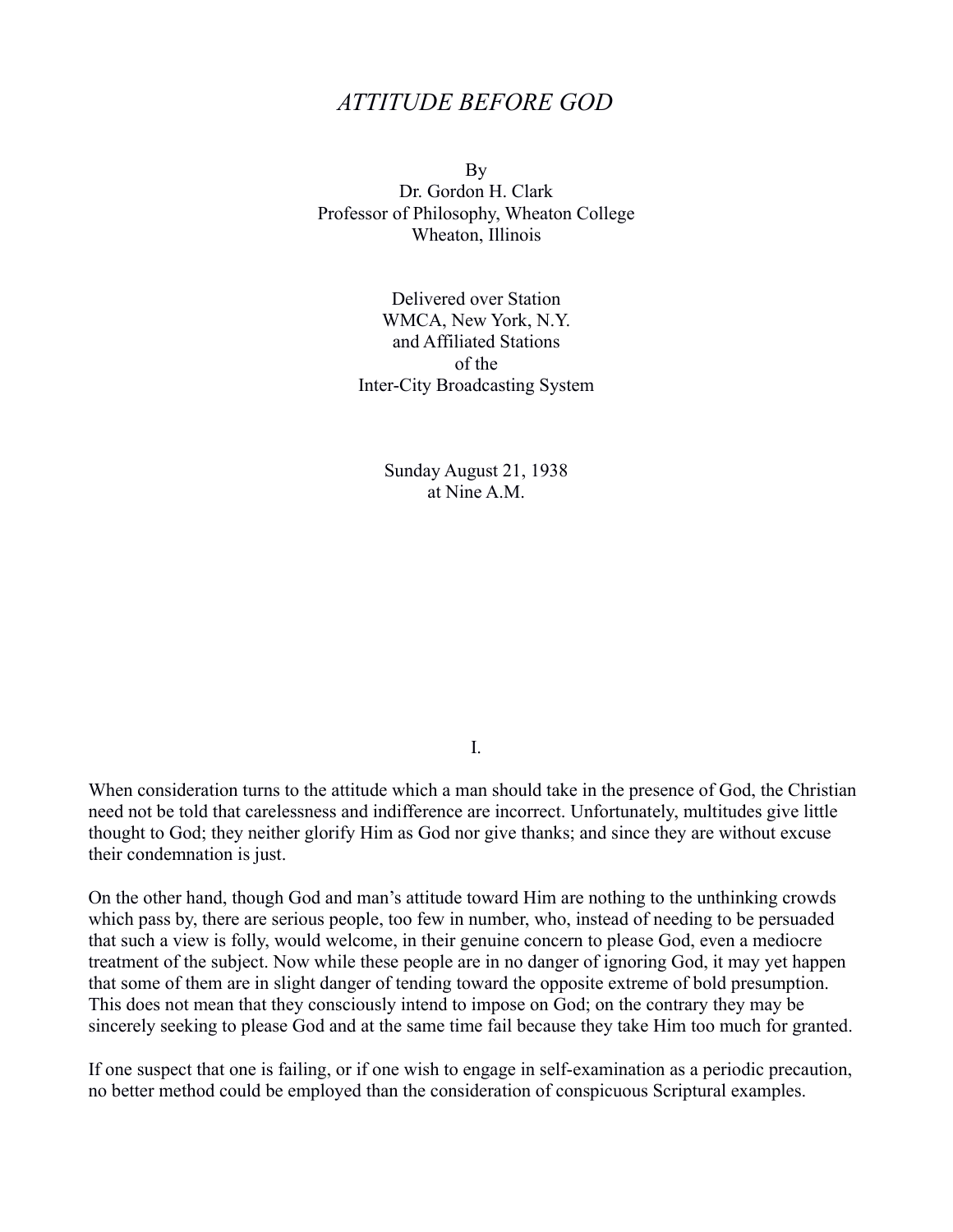Undoubtedly the clearest early example is to be found in Abraham. In the fifteenth chapter of Genesis there is the description of a remarkable meeting of God and Abraham. Abraham had asked God for a sign by which he should know that God would fulfill His promise. That sign involved a vision in which Abraham saw God as nearly as any man can see God. What, then, was the instinctive reaction of Abraham? What effect did that vision have upon him? Was it the ordinary effect that good news has on most people? Did he shout? Was he vociferous? Or was the reaction more subdued? The text makes it perfectly clear: "… and, lo, an horror of great darkness fell upon him." The thoughtful worshipper may demur at taking the experience of Abraham as normative for his own. For, in the first place, it was a vision and visions are not in order today. Even if they were, it is not obvious that visions are safe guides for states of ordinary consciousness. Second, it was a sign which Abraham may have needed but which has no immediate application to common folk. And third, the revelation or presence of God was so definite and intimate that no one today could reasonably expect its duplication.

Now, although the first two of these three reasons are true enough in themselves, the third rather indicates, not so much *why* as *how* we may apply the experience of Abraham to ourselves. Even though we do not expect such a definite revelation in this life, the account in Genesis shows how a man actually behaves when face to face with God. If the manner of others is more carefree, perhaps the reason is that they do not know God as Abraham knew Him; if others really knew God, they might conclude that Abraham's horror was justified. Therefore, we may ask ourselves the question, if God when so personally revealed elicits such a response, what should our present attitude be toward such a God? For He is the same unchanging God.

However, not to run the risk of misunderstanding a single illustration, one may turn to Exodus 3:6. Here Moses was confronted by the living God; what was his attitude? The text reads: "... And Moses hid his face; for he was afraid to look upon God." The account of Gideon in Judges 6:22 is entirely similar.

Or, one may quickly turn the pages of the Bible and come to Isaiah 6:5. When Isaiah was brought into the presence of God, what did he consider the proper attitude to be? Did he rejoice and sing? Did he take it as a good fortune though somewhat as a matter of course? Did he feel at home? No, the text does not indicate that our common attitudes in our everyday life are appropriate, but rather the verse reads: "Woe is me, for I am undone; because I am a man of unclean lips, and I dwell in the midst of a people of unclean lips: for mine eyes have seen the King, Jehovah of hosts."

## II.

Now it is easily imagined that someone, particularly if he have leanings toward liberal theology, will argue that these illustrations have all been taken from the Old Testament, and that therefore they do not apply to the present generation. Jesus has come since that time and has taught that God is our Father, that we should have confidence before Him, and that we should no longer look on Him as an oriental despot after the manner of the Old Testament. This type of argument is such a confusion of truth, error, and invalid inference that it cannot be disposed of in one breath. The examples so far adduced do not indicate that the men of the Old Testament lacked confidence in God. In fact Abraham is the outstanding example of faith; and it is also recorded that God spoke to Moses face to face as a man speaketh unto his friend. (Exodus 33:11.) And those who go so far as to use without modification the figure of an oriental despot are usually guilty of at least a semi-conscious misinterpretation. Of course, Jesus taught that God is our Father, and undoubtedly His teaching goes beyond that of the Old Testament; but it "goes beyond" in the sense of explanation. For the New Testament, as many passages indicate (Romans 1:17, 3:21, 4:6, Gal. 3:8) does not abrogate but rather completes the Old. It brings to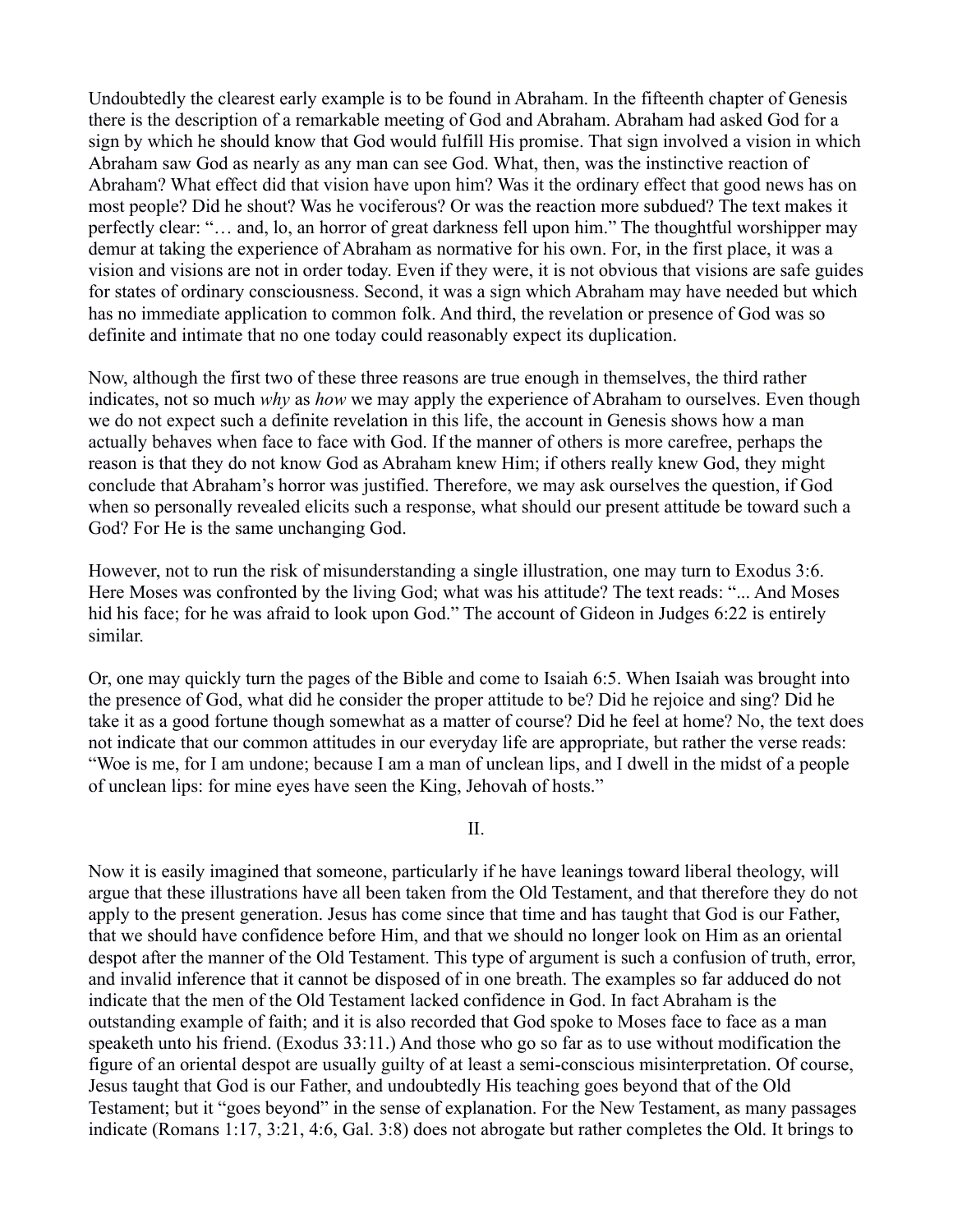light what was previously obscure, so that the Lord rightly says to us, "O slow of heart to believe all that the prophets have spoken…"

The Christian who wishes to have an accurate understanding of the Bible must avoid two extremes. The first extreme deepens the colors of the Old Testament and fades out the colors of the New. It overestimates the severe aspects of the Old by forgetting what is said of loving-kindness and tender mercies, while at the same time it is voluble on the beauty of Jesus and silent on what He said about a generation of vipers, outer darkness, and gnashing of teeth. This lack of balance which is characteristic of the liberal theology finally results in a rejection of the Scriptures as the very Word of God and in a conception of God as love to such an extent as to deny Him sufficient righteousness to punish sin.

The other extreme to be avoided is less dangerous in that it is less attractive, for no one would wish to underestimate the clearer revelation of God as Father which we have in the New Testament. For we have not received the spirit of bondage again unto fear but the spirit of adoption whereby we cry, Abba, Father. To use an illustration from human affairs, there comes to mind two boys or young men, who in addressing their fathers always made frequent use of the word, Sir. With them it was always, Yes, Sir; No, Sir; I beg your pardon, Sir. Perhaps one who is accustomed to more tender language is not capable of passing judgment on such usage; but at first sight it might seem that respect had passed over into timid servility. The other extreme, however, in which a boy addresses his father as the old man, is obviously worse. So then, the Christian must choose his course between these two, maintaining a proper reverence without a spirit of bondage to fear.

III.

To discover by way of concrete illustration how the New Testament confirms rather than abrogates the Old, one may consider the disciples' relation to Jesus. At first it would seem that the fear of God had here disappeared into human familiarity. But we must remember that during the earthly life of our Lord His divine nature was veiled by His human nature. His glory and deity did not clearly shine forth. On one occasion, however, there was a difference. After Jesus had brought Peter, James and John up into a mountain He was transfigured before them. Even so, Peter managed to sputter some well-intentioned but utterly inappropriate sentences. But while he yet spake, God spoke from heaven, and the Scriptures record that the disciples were *sore* afraid. They had heard the voice of God.

Then, after the earthly ministry had been accomplished, one notes in the first chapters of the Acts the joy and freedom characteristic of the early Christians, and one is tempted to see in this a modification of the fearful attitude of the Old Testament. At the same time, the Holy Spirit, Who gives the joy, is not to be trifled with. His joy is not a careless thoughtlessness nor a superficial emotion. The fear of the Lord forms its background. This fear need not be exactly the same kind of fear which Paul had in mind when he spoke of the spirit of bondage to fear. Paul was thinking of the fear of the extreme penalty of sin; but the fear of the Lord is something quite different. It is possible that the early Christians in the first glow of their new zeal momentarily forgot the lessons of the ancient Scriptures; but God ended their forgetfulness by a serious example. Ananias and Saphira conspired to lie to the Holy Ghost and they were on that account stricken dead. Then the Apostle records that *great fear* came upon all that heard it. Fear rather than hilarity is the proper attitude when a man comes face to face with God.

But how may we tell whether we have the proper attitude; how may we know to avoid both a cheap familiarity and a state of abjection which argues lack of confidence in God? At first it may be a disappointment to find that the Scriptures spend very little time describing subjective feelings. Frequently, as in Exodus 33 and 34, the account is reserved and objective. But if the Scriptures give no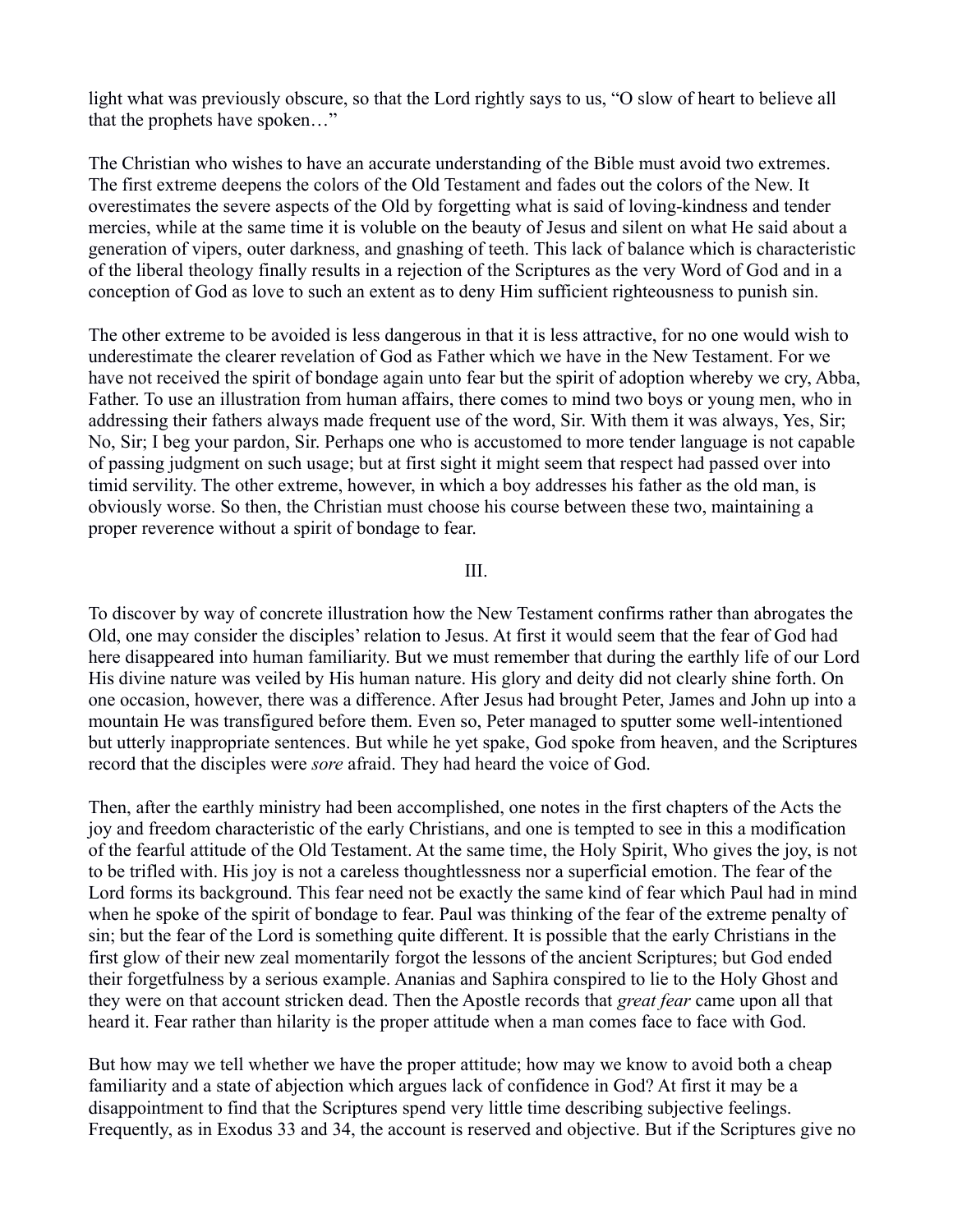psychological analysis, how may we judge ourselves? Fortunately there is, as it would seem, a very sure method, available to all who ask the question seriously. It is to be observed that Abraham, Moses, Isaiah and the Christians in Acts did not study, fret, or figure how to attain to the proper attitude. The response to God was instinctive, instantaneous, unpremeditated: It was not the result of introspection; it was the result of seeing God.

From this it may be inferred that if we wish to have a proper attitude before God, we should cease to study attitudes and, instead, seek and study God. There is a certain gentleman, who, along with many estimable qualities, is constantly feeling his pulse and inquiring into the state of his stomach and other organs. He is a constant visitor of three or four doctors and regularly takes as many prescribed medicines. To be sure the state of his health requires a physician, but his constant attention to the least fluctuations of his heart is not doing him any good, and it is a marvel how his stomach can put up with so many drugs. Similarly, the state of spiritual hypochondria is not desirable. Sickness may require examination; and occasional spiritual check-ups are good; but as a regular thing the direction of attention should be healthy and objective. Subjectivity breeds morbidity. And the Scriptural examples cited substantiate this view.

IV.

The next question naturally suggests itself after the first. If our attention should be directed to God rather than to ourselves, how may we know that we are coming into contact with God and are not deceiving ourselves with vain imaginations? The answer is as easy as the question is natural, though first, the answer may be given negatively, using for concreteness and contrast an illustration from the Old Testament. The thirteenth chapter of First Chronicles shows that mere good intentions are insufficient to bring us into a blessed contact with God. The chapter gives the account of David's first attempt to bring back to its proper place in Israel the Ark of the Covenant which the Philistines had previously captured. All the people were sincere in wanting to have again this symbol of God's presence in their midst. The first part of the chapter gives a joyous picture of a multitude desiring to please God. Their intentions were very good. But their joy was turned to sorrow, fear and dismay, when God showed His displeasure at their attempt. While their intentions were good, they had failed to ascertain how God wished to be worshipped. They thought that good intentions were a substitute for knowledge. So long as they meant well, so long as their feelings were acceptable to themselves, it made little difference what God had objectively commanded.

The situation has frequent parallels today. In the first place the religious liberal thinks he can come to God in his own way, and can dispense with the blood of Jesus Christ, Who is the only way to the Father. His intentions may be of the best, but they merit only God's displeasure. In the second place, those who have trusted in Christ, those who are truly regenerated by the Holy Ghost, also on occasion disregard God's commands, and seek to please Him in their own ways. The result can only be that instead of drawing nearer to God, they deafen themselves to His voice.

This unfortunate result can easily be avoided. There is no good reason for remaining in ignorance of what God would have us do. So to change from the previous negative answer, a positive and definitely certain way of coming into the presence of God may be stated. And the more definitely we see God the less we need to worry about our attitude. That sure way of coming to know God is the study of the revelation of Himself which He has made to us. Holy Scripture is the only infallible rule of faith and practice. In the Scriptures, and in them alone, do we have a clear and accurate concept of God. Our duty, then, is to study them diligently, carefully noting the attributes of God, the distinctions of His persons, particularly the person of the Son, and also all God's works of providence. When we thus